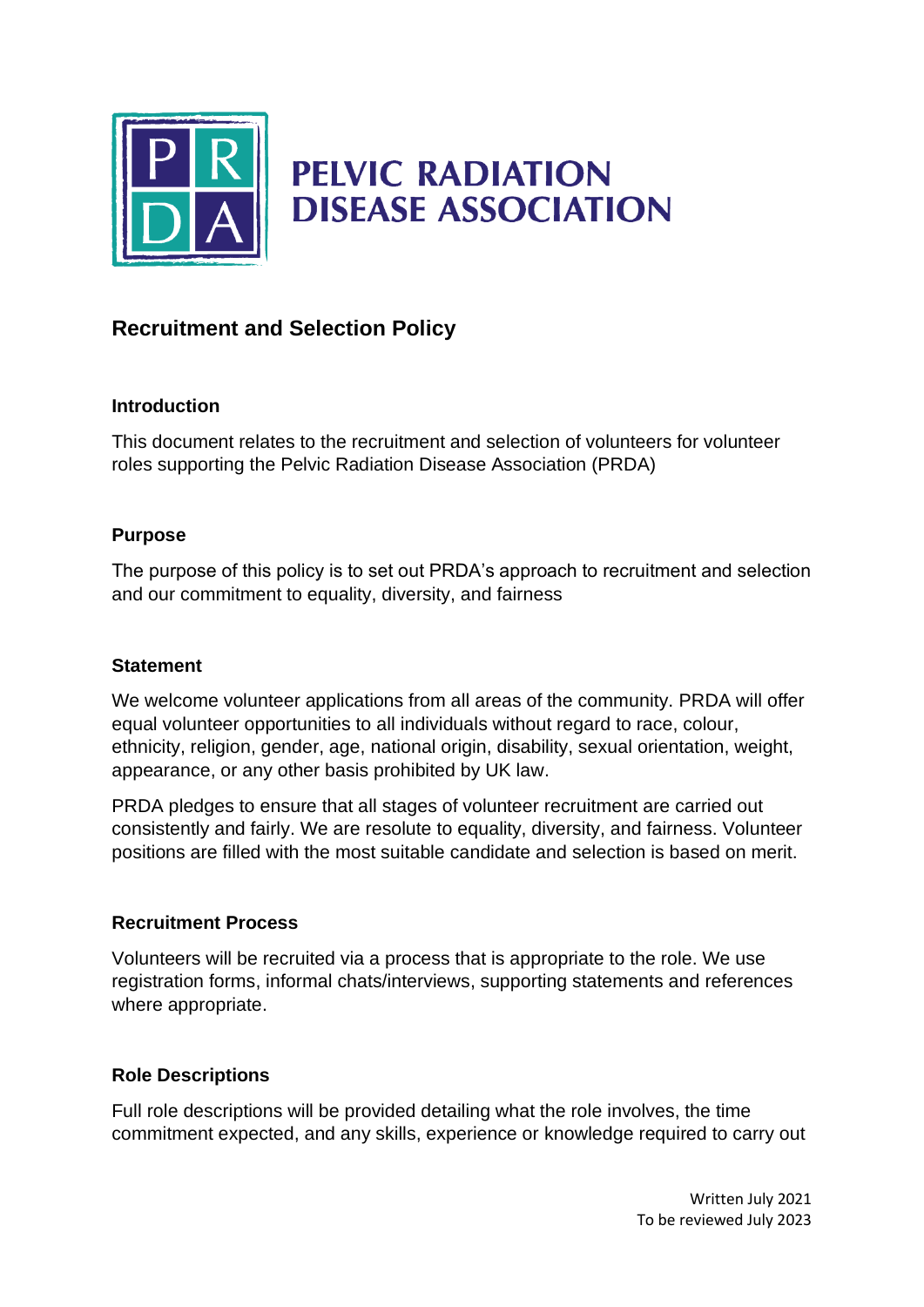the role. Role descriptors will also highlight if a DBS check and/or references are required or not.

# **Advertising**

We will use a range of means to advertise our volunteer roles to try to attract volunteers of a variety of ages and from diverse backgrounds. Recruitment will be advertised using the following methods (although this list is not exhaustive):

- PRDA social media
- PRDA Website
- Word of mouth
- Leaflets and posters
- Via local volunteer and community organisations

#### **Selection**

• Volunteer application forms ask for information on relevant skills, experience and knowledge related to the role as well as any relevant medical issues we need to be made aware of.

• The selection criteria will be based on the criteria in the role description and applied equally to all candidates.

• Candidates will be selected based on how their skills and knowledge match the selection criteria

• PRDA will only ask for the information needed to ensure that someone is suitable for the role they have applied for. All information given will be treated as confidential and stored and disposed of in line with the General Data Protection Regulation 2018.

#### **Interviews**

The purpose of this interview is to:

• Explain and discuss the volunteer opportunity and commitment involved

• Explore any relevant skills, knowledge and experience the volunteer can bring to the role

• Assess whether the volunteer will be able to carry out the role and discuss if assistance might be required to enable this

• Interview questions will relate to the requirements of the role and all applicants will be asked the same questions. The interview is a two-way process and candidates are encouraged to ask questions about the role.